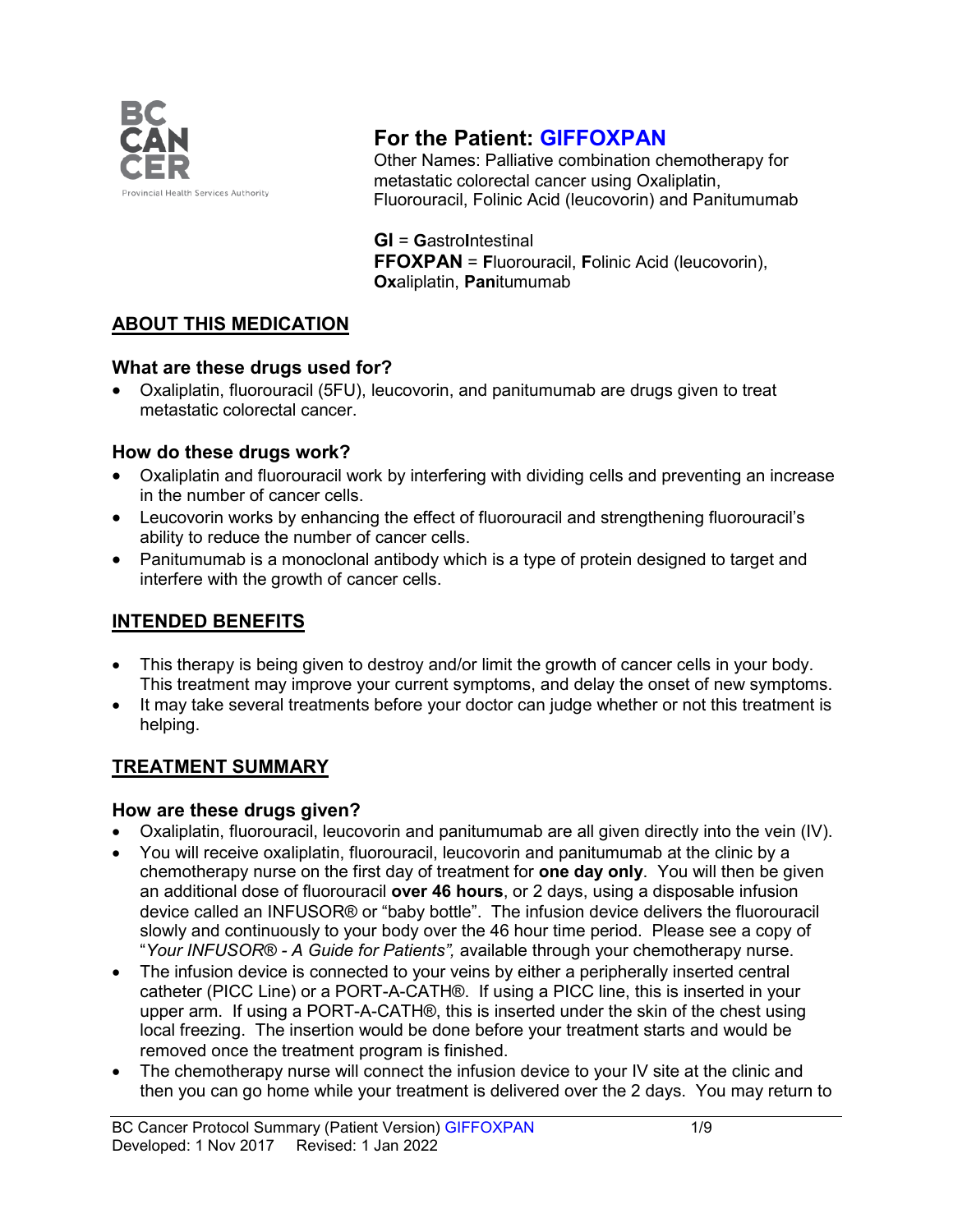the clinic after 2 days for the nurse to disconnect the infusion device, or you will be instructed how to disconnect yourself at home. Some people may be instructed to go to their local hospital to be disconnected, or may have a home care nurse provide this service, if available. You will then have a 12 day rest period.

- This two week period of time is called a "cycle".
- Each treatment will take **about 4 1/2 hours**. This includes a dressing change if you have a PICC line. If you have a PORT-A-CATH®, a dressing change is not needed, so your treatment will take less time. Your first treatment will probably take longer, as the nurse will review information on the chemotherapy drugs and infusion device with you.

#### **The calendar below outlines how the medications are given each 2 week cycle.**

| C<br>$\mathbf v$ | <b>DATE</b> | <b>TREATMENT PLAN</b>                                                                                                                                                                                      |
|------------------|-------------|------------------------------------------------------------------------------------------------------------------------------------------------------------------------------------------------------------|
| C                |             | $\triangleright$ Week 1 $\rightarrow$ panitumumab IV over 1 hour on day 1, followed by<br>oxaliplatin, fluorouracil, and leucovorin IV on Day 1 +<br>fluorouracil Infusion over 46 hours starting on Day 1 |
|                  |             | $\triangleright$ Week 2 $\rightarrow$ no treatment                                                                                                                                                         |

| C | <b>DATE</b> | <b>TREATMENT PLAN</b>                                                                                                                                                                                          |  |
|---|-------------|----------------------------------------------------------------------------------------------------------------------------------------------------------------------------------------------------------------|--|
| C |             | $\triangleright$ Week 1 $\rightarrow$ panitumumab IV over 30 minutes on day 1, followed by<br>oxaliplatin, fluorouracil, and leucovorin IV on Day 1 +<br>fluorouracil Infusion over 46 hours starting on Day 1 |  |
|   |             | $\triangleright$ Week 2 $\rightarrow$ no treatment                                                                                                                                                             |  |

#### **Treatment may continue for as long as you are benefiting from treatment and not having too many side effects, as determined by your oncologist.**

#### **What will happen when I get my drugs?**

• A **blood test** is done each cycle, on or before the first day of each treatment cycle. The dose and timing of your chemotherapy may be changed based on your blood counts and/or other side effects.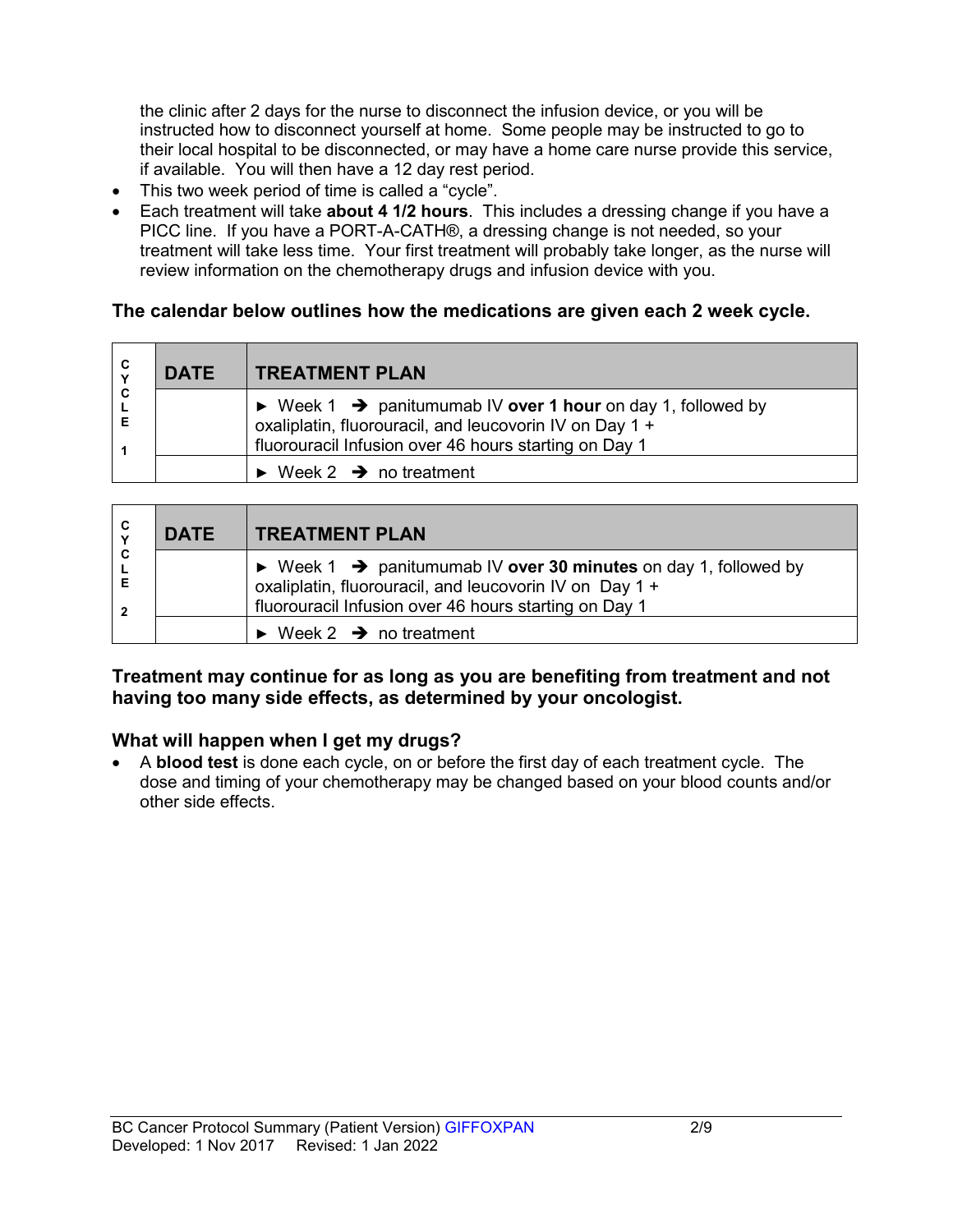## **SIDE EFFECTS AND WHAT TO DO ABOUT THEM**

Unexpected and unlikely side effects can occur with any drug treatment. The ones listed below are particularly important for you to be aware of as they are directly related to the common actions of the drugs in your treatment plan.

Your doctor will review the risks of treatment and possible side effects with you before starting treatment. The chemotherapy nurse will review possible side effects of oxaliplatin, fluorouracil, leucovorin and panitumumab, and how to manage those side effects with you on the day you receive your first treatment.

| <b>SERIOUS SIDE EFFECTS</b><br><b>DURING TREATMENT</b>                                                                                                                                                                                                                                            | <b>MANAGEMENT</b>                                                                                                                                                                                                                                                                                                                                                           |
|---------------------------------------------------------------------------------------------------------------------------------------------------------------------------------------------------------------------------------------------------------------------------------------------------|-----------------------------------------------------------------------------------------------------------------------------------------------------------------------------------------------------------------------------------------------------------------------------------------------------------------------------------------------------------------------------|
| Chills, fever, and shortness of breath may<br>sometimes occur during the first panitumumab<br>infusion. Reactions are less common with later<br>treatments.                                                                                                                                       | Tell your nurse or doctor <i>immediately</i> if you<br>have a reaction during your treatment.<br>• Your panitumumab may be temporarily<br>stopped and then given more slowly.<br>• You may be given other drugs to treat the<br>reaction.                                                                                                                                   |
| Tell your nurse if you feel like you have<br>difficulty breathing or swallowing during or<br>immediately after your oxaliplatin infusion.<br>This may occur rarely.                                                                                                                               | These symptoms will disappear in a few<br>$\bullet$<br>hours, and may not require treatment.<br>If you have these symptoms with a 2-hour<br>$\bullet$<br>infusion, your next treatment may be given<br>over 6 hours.                                                                                                                                                        |
| Allergic reactions may very rarely occur.<br>Signs of an allergic reaction are dizziness,<br>feeling faint, confusion, shortness of breath,<br>and wheezing. This may occur immediately or<br>several hours after receiving the drugs. It can<br>occur after the first dose, or after many doses. | Tell your nurse if this happens while you are<br>receiving the drugs or contact your doctor<br>immediately if this happens after you leave the<br>clinic.                                                                                                                                                                                                                   |
| Oxaliplatin and fluorouracil will burn if it leaks<br>under the skin.                                                                                                                                                                                                                             | Tell your nurse or doctor immediately if you<br>feel burning, stinging, or any other change<br>while the drug is being given.                                                                                                                                                                                                                                               |
| Nausea and vomiting may occur after your<br>treatment and may last for 24-48 hours.<br>Some people have little or no nausea.                                                                                                                                                                      | You may be given a prescription for an<br>antinausea drug(s) to take before your<br>chemotherapy treatment and/or at home. It is<br>easier to prevent nausea than treat it once it<br>has occurred, so follow directions closely.<br>Drink plenty of liquids.<br>$\bullet$<br>Eat and drink often in small amounts.<br>Try the ideas in Practical Tips to Manage<br>Nausea* |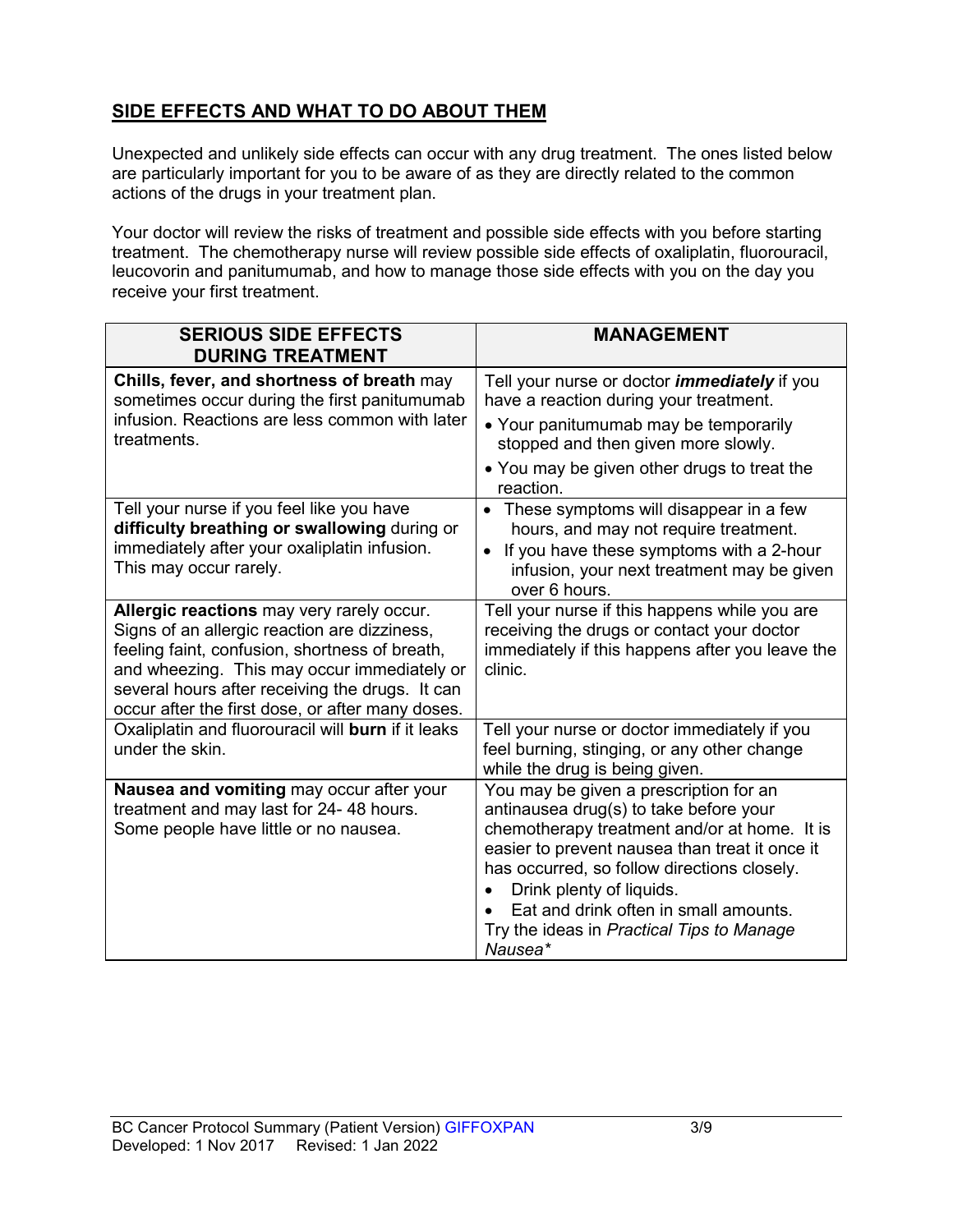| <b>SERIOUS SIDE EFFECTS</b><br><b>DURING TREATMENT</b>                                                                                                                                                                                                                                                                | <b>MANAGEMENT</b>                                                                                                                                                                                                                                                                                                                                                                                                                                                                                                                                                                                                                                                                                                                                                                                                                                             |
|-----------------------------------------------------------------------------------------------------------------------------------------------------------------------------------------------------------------------------------------------------------------------------------------------------------------------|---------------------------------------------------------------------------------------------------------------------------------------------------------------------------------------------------------------------------------------------------------------------------------------------------------------------------------------------------------------------------------------------------------------------------------------------------------------------------------------------------------------------------------------------------------------------------------------------------------------------------------------------------------------------------------------------------------------------------------------------------------------------------------------------------------------------------------------------------------------|
| You may feel tingling or a loss of feeling in<br>your hands, feet, nose, or throat. They may<br>be made worse by exposure to cold. This is<br>very common after oxaliplatin treatment.<br>These problems often disappear after a few<br>hours or days.                                                                | Avoid cold air if possible.<br>$\bullet$<br>Protect yourself from the cold, which can<br>$\bullet$<br>cause or worsen these symptoms. Wear<br>gloves, socks, and something that covers<br>your mouth and nose when outside in cold<br>weather.<br>Do not drink cold beverages or eat cold<br>$\bullet$<br>food for a few days after treatment.<br>If symptoms continue for more than a<br>$\bullet$<br>week, or interfere with how your hands<br>work, talk to your doctor.<br>Try the ideas in Coping With/Preventing<br>Oxaliplatin Cold Dysesthesias*.                                                                                                                                                                                                                                                                                                     |
| Your white blood cells will decrease $7 - 10$<br>days after your treatment. They usually return<br>to normal 2 weeks after your last treatment.<br>White blood cells protect your body by fighting<br>bacteria (germs) that cause infection. When<br>they are low, you are at greater risk of<br>having an infection. | To help prevent infection:<br>• Wash your hands often and always after<br>using the bathroom.<br>Take care of your skin and mouth.<br>$\bullet$<br>Call your doctor <i>immediately</i> at the first<br>$\bullet$<br>sign of an infection such as fever (over<br>100°F or 38°C by an oral thermometer),<br>chills, cough, or burning when you pass<br>urine.                                                                                                                                                                                                                                                                                                                                                                                                                                                                                                   |
| <b>Skin reactions</b> such as acne, redness, rash,<br>dryness or itchiness commonly occur. Your<br>skin may sunburn easily.                                                                                                                                                                                           | • Avoid direct sunlight and tanning salons<br>during treatment.<br>• Wear a hat, long sleeves, and long pants<br>outside on sunny days.<br>• Wear a sunscreen that blocks both UVA<br>and UVB and has a sun protection factor<br>(SPF) of at least 30. Apply liberally, 30<br>minutes before exposure. Reapply every 2<br>hours and after swimming.<br>• Frequent moisturizing with alcohol-free<br>emollient creams is recommended.<br>• Do not use over-the-counter acne<br>preparations.<br>• Your doctor may prescribe a topical cream<br>or oral antibiotic to manage the acne-like<br>rash.<br>• Refer to Your Medication Sun Sensitivity<br>and Sunscreens <sup>*</sup> or the BC Health<br>Guide for more information<br>• If your skin reaction persists or gets worse,<br>call your doctor. Otherwise, be sure to<br>mention it at your next visit. |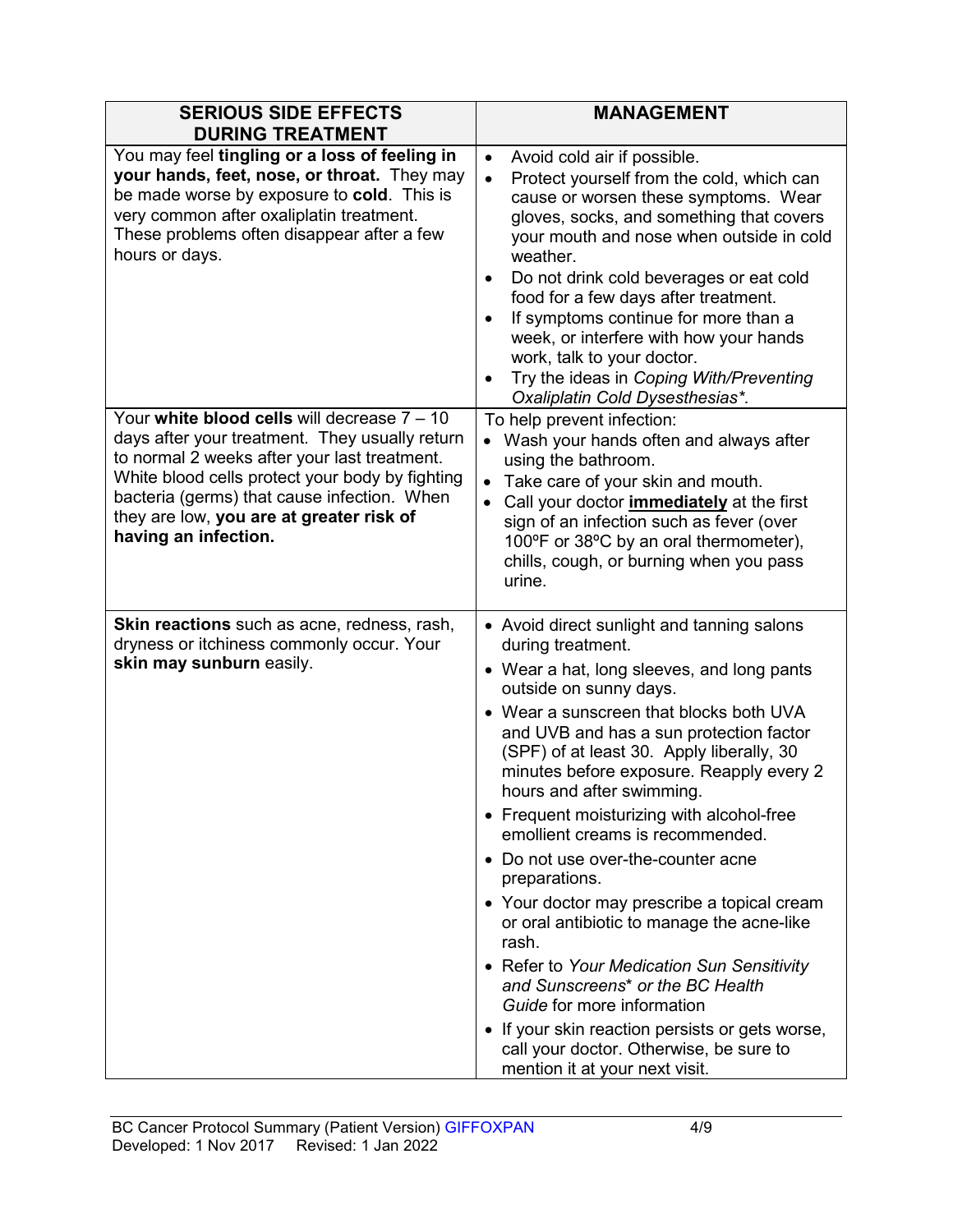| <b>SERIOUS SIDE EFFECTS</b><br><b>DURING TREATMENT</b>                                                                                                                                                  | <b>MANAGEMENT</b>                                                                                                                                                                                                                                                                                                                                                                                                                                                                                                                                                                   |
|---------------------------------------------------------------------------------------------------------------------------------------------------------------------------------------------------------|-------------------------------------------------------------------------------------------------------------------------------------------------------------------------------------------------------------------------------------------------------------------------------------------------------------------------------------------------------------------------------------------------------------------------------------------------------------------------------------------------------------------------------------------------------------------------------------|
| <b>Diarrhea</b> may occur during your treatment.<br>This is very common.                                                                                                                                | To help diarrhea:<br>Drink plenty of fluids<br>Eat and drink often in small amounts<br>• Eat low fibre foods & avoid high fibre foods<br>as outlined in Food Choices to Help Manage<br>Diarrhea*<br>If you have an increase of less than 4 stools<br>per day more than normal, or a mild increase<br>in ostomy output, start the following:<br>Loperamide (IMODIUM®) 2 mg, take 2<br>tablets (4 mg) to start, followed by 1 tablet<br>(2 mg) every 4 hours, or after each<br>unformed stool to a maximum of 8 tablets<br>(16 mg) daily, unless otherwise directed by<br>a physician |
| Sore mouth may occur during treatment.<br>This is common. Mouth sores can occur on<br>the tongue, the sides of the mouth or in the<br>throat. Mouth sores or bleeding gums can<br>lead to an infection. | Brush your teeth gently after eating and at<br>$\bullet$<br>bedtime with a very soft toothbrush. If your<br>gums bleed, use gauze instead of a brush.<br>Use baking soda instead of toothpaste.<br>Make a mouthwash with $\frac{1}{2}$ teaspoon baking<br>$\bullet$<br>soda or salt in 1 cup warm water and rinse<br>several times a day.<br>Try soft, bland foods like puddings,<br>$\bullet$<br>milkshakes and cream soups.<br>Avoid spicy, crunchy or acidic food, and<br>$\bullet$<br>very hot or cold foods.<br>Try ideas in Food Ideas to Try with a Sore<br>Mouth*           |

| <b>OTHER SIDE EFFECTS DURING</b><br><b>TREATMENT</b>                                                     | <b>MANAGEMENT</b>                                                                                                                                                                             |
|----------------------------------------------------------------------------------------------------------|-----------------------------------------------------------------------------------------------------------------------------------------------------------------------------------------------|
| Pain or tenderness may occur where the<br>needle was placed.                                             | • Apply warm compresses or soak in warm<br>water for 15-20 mins. several times a day.                                                                                                         |
| Fever may occur shortly after treatment with<br>oxaliplatin. Fever should last no more than<br>24 hours. | • Take acetaminophen (e.g. TYLENOL®)<br>every $3 - 4$ hours.<br>• Fever which occurs more than 48 hours<br>after treatment may be the sign of an<br>infection. See "white blood cells" above. |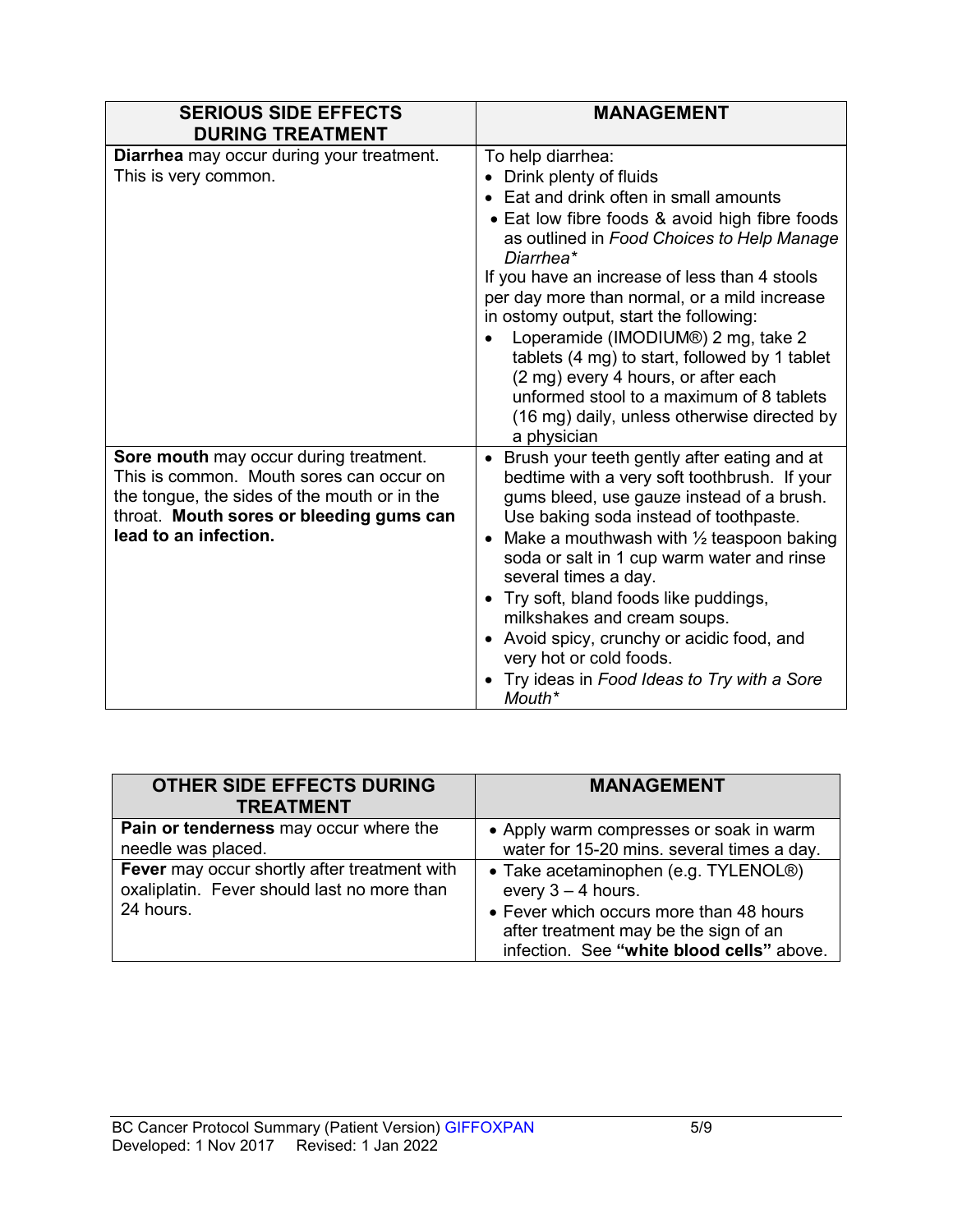| <b>OTHER SIDE EFFECTS DURING</b><br><b>TREATMENT</b>                                                                                                                                                                                                            | <b>MANAGEMENT</b>                                                                                                                                                                                                                                                                                                                                                                                                                                                                                                                                                                                                                                                                                                       |
|-----------------------------------------------------------------------------------------------------------------------------------------------------------------------------------------------------------------------------------------------------------------|-------------------------------------------------------------------------------------------------------------------------------------------------------------------------------------------------------------------------------------------------------------------------------------------------------------------------------------------------------------------------------------------------------------------------------------------------------------------------------------------------------------------------------------------------------------------------------------------------------------------------------------------------------------------------------------------------------------------------|
| Your platelets may decrease during or after<br>your treatment. They will return to normal<br>after your last treatment. This is common.<br>Platelets help to make your blood clot when<br>you hurt yourself. You may bruise or bleed<br>more easily than usual. | To help prevent bleeding problems:<br>Try not to bruise, cut, or burn yourself.<br>$\bullet$<br>Clean your nose by blowing gently. Do<br>$\bullet$<br>not pick your nose.<br>Avoid constipation.<br>$\bullet$<br>Brush your teeth gently with a soft<br>$\bullet$<br>toothbrush as your gums may bleed more<br>easily. Maintain good oral hygiene.<br>Some medications such as ASA (e.g.<br>ASPIRIN®) or ibuprofen (e.g. ADVIL®) may<br>increase your risk of bleeding.<br>Do not stop taking any medication that<br>has been prescribed by your doctor (e.g.<br>ASA for your heart).<br>For minor pain, try acetaminophen (e.g.<br>$\bullet$<br>TYLENOL®) first, but occasional use of<br>ibuprofen may be acceptable. |
| <b>Constipation</b> may sometimes occur.                                                                                                                                                                                                                        | • Exercise if you can.<br>• Drink plenty of fluids (8 cups a cay).<br>• Try ideas in Suggestions for Dealing with<br>Constipation*.                                                                                                                                                                                                                                                                                                                                                                                                                                                                                                                                                                                     |
| Pain may sometimes occur.                                                                                                                                                                                                                                       | You may take acetaminophen (e.g.,<br>TYLENOL <sup>®</sup> ) every 4-6 hours to a maximum<br>of 4 g (4000 mg) per day for mild to moderate<br>pain. Tell your doctor if the pain continues or<br>interferes with your activity.                                                                                                                                                                                                                                                                                                                                                                                                                                                                                          |
| Nail changes, including loosening or loss of<br>the nail, and swelling, may occur.                                                                                                                                                                              | If nails are painful, you may take<br>acetaminophen (e.g., TYLENOL®) every 4-6<br>hours to a maximum of 4 g (4000 mg) per day<br>for mild to moderate pain. Tell your doctor if<br>the pain interferes with your activity.<br>Otherwise, be sure to mention it at your next<br>visit.                                                                                                                                                                                                                                                                                                                                                                                                                                   |
| <b>Swelling</b> of hands, feet, or lower legs may<br>sometimes occur if your body retains extra<br>fluid.                                                                                                                                                       | If swelling is a problem:<br>• Elevate your feet when sitting.<br>• Avoid tight clothing.                                                                                                                                                                                                                                                                                                                                                                                                                                                                                                                                                                                                                               |
| Loss of appetite and weight loss are<br>common.                                                                                                                                                                                                                 | Try the ideas in Food Ideas to Help with<br>Decreased Appetite.*                                                                                                                                                                                                                                                                                                                                                                                                                                                                                                                                                                                                                                                        |
| Tiredness and lack of energy may occur.                                                                                                                                                                                                                         | Do not drive a car or operate machinery if<br>٠<br>you are feeling tired.<br>Try the ideas in the handout titled<br>٠<br>Fatigue/Tiredness*                                                                                                                                                                                                                                                                                                                                                                                                                                                                                                                                                                             |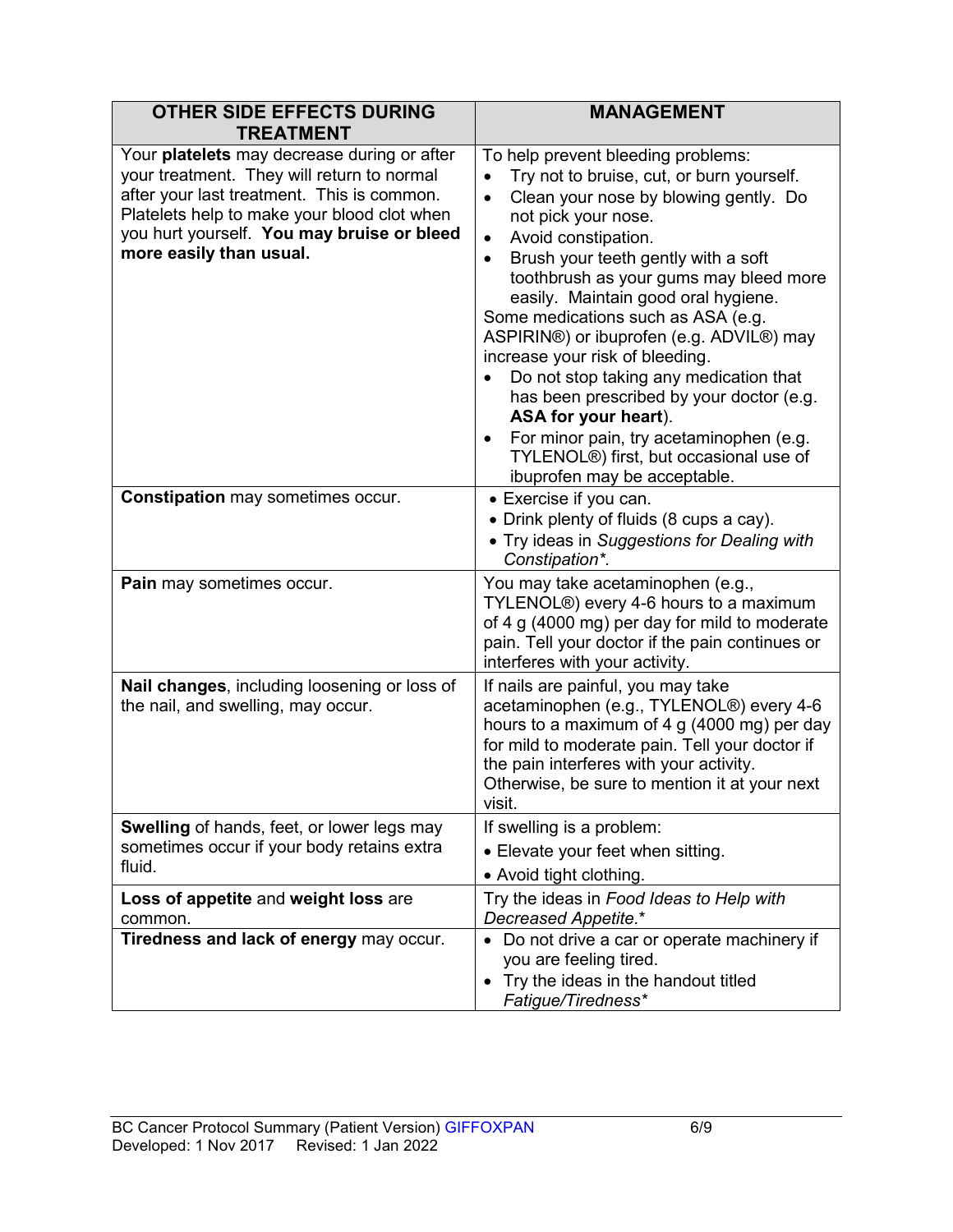| <b>OTHER SIDE EFFECTS DURING</b><br><b>TREATMENT</b>                                                                                                                                                                | <b>MANAGEMENT</b>                                                                                                                                                                                                                                     |
|---------------------------------------------------------------------------------------------------------------------------------------------------------------------------------------------------------------------|-------------------------------------------------------------------------------------------------------------------------------------------------------------------------------------------------------------------------------------------------------|
| <b>Hair loss</b> is uncommon with fluorouracil and<br>rare with oxaliplatin and panitumumab. If you<br>experience hair loss, your hair will grow back<br>once you stop treatment. Colour and texture<br>may change. | Use a gentle shampoo and soft brush.<br>$\bullet$<br>Care should be taken with use of hair<br>$\bullet$<br>spray, bleaches, dyes and perms.<br>If hair loss is a problem, refer to<br>$\bullet$<br>Resources for Hair Loss and Appearance<br>Changes* |
| <b>Abnormal heart rhythm (QT prolongation)</b><br>rarely occurs.                                                                                                                                                    | Minimize your risk of abnormal heart rhythm<br>by:                                                                                                                                                                                                    |
|                                                                                                                                                                                                                     | • Always checking with your pharmacist and<br>doctor about drug interactions when starting<br>a new medication, herbal product, or<br>supplement.                                                                                                     |
|                                                                                                                                                                                                                     | • Tell your doctor immediately or get<br>emergency help if your heart is beating<br>irregularly or fast, or if you feel faint,<br>lightheaded, or dizzy.                                                                                              |

**\*Please ask your chemotherapy nurse, pharmacist, or dietitian for a copy.**

### **Special note:**

**Heart Problems:** Serious heart problems can occur when starting fluorouracil. These can rarely be fatal. Problems such as chest pain, heart attack, abnormal heart rhythm, or heart failure can occur. Having a history of heart problems with capecitabine, a related chemotherapy drug, is a risk factor, as is having a history of prior angina (heart pain) or heart attack. Seek medical attention promptly if you experience feelings of heavy pressure or pain in the chest, trouble breathing, significant worsening leg swelling, or marked lightheadedness. These symptoms can occur within days after starting fluorouracil. If your symptoms are severe, you may need to call for emergency help.

### **INSTRUCTIONS FOR THE PATIENT**

- Tell your doctor if you have ever had an unusual or **allergic reaction** to the following drugs before starting this treatment:
	- 1. oxaliplatin, cisplatin (PLATINOL®) or carboplatin (PARAPLATIN®).
	- 2. fluorouracil or capecitabine (XELODA®).
	- 3. leucovorin.
	- 4. panitumumab or another monoclonal antibody
- The **drinking of alcohol** (in small amounts) does not appear to affect the safety or usefulness of oxaliplatin, fluorouracil, leucovorin of panitumumab.
- Fluorouracil may cause **sterility** in men and **menopause** in women. If you plan to have children, discuss this with your doctor before being treated with fluorouracil.
- Oxaliplatin, fluorouracil and panitumumab may damage sperm and may harm the baby if used during pregnancy. It is best to use **birth control** while being treated with these medications. Tell your doctor right away if you or your partner becomes pregnant. Do not breast feed during treatment.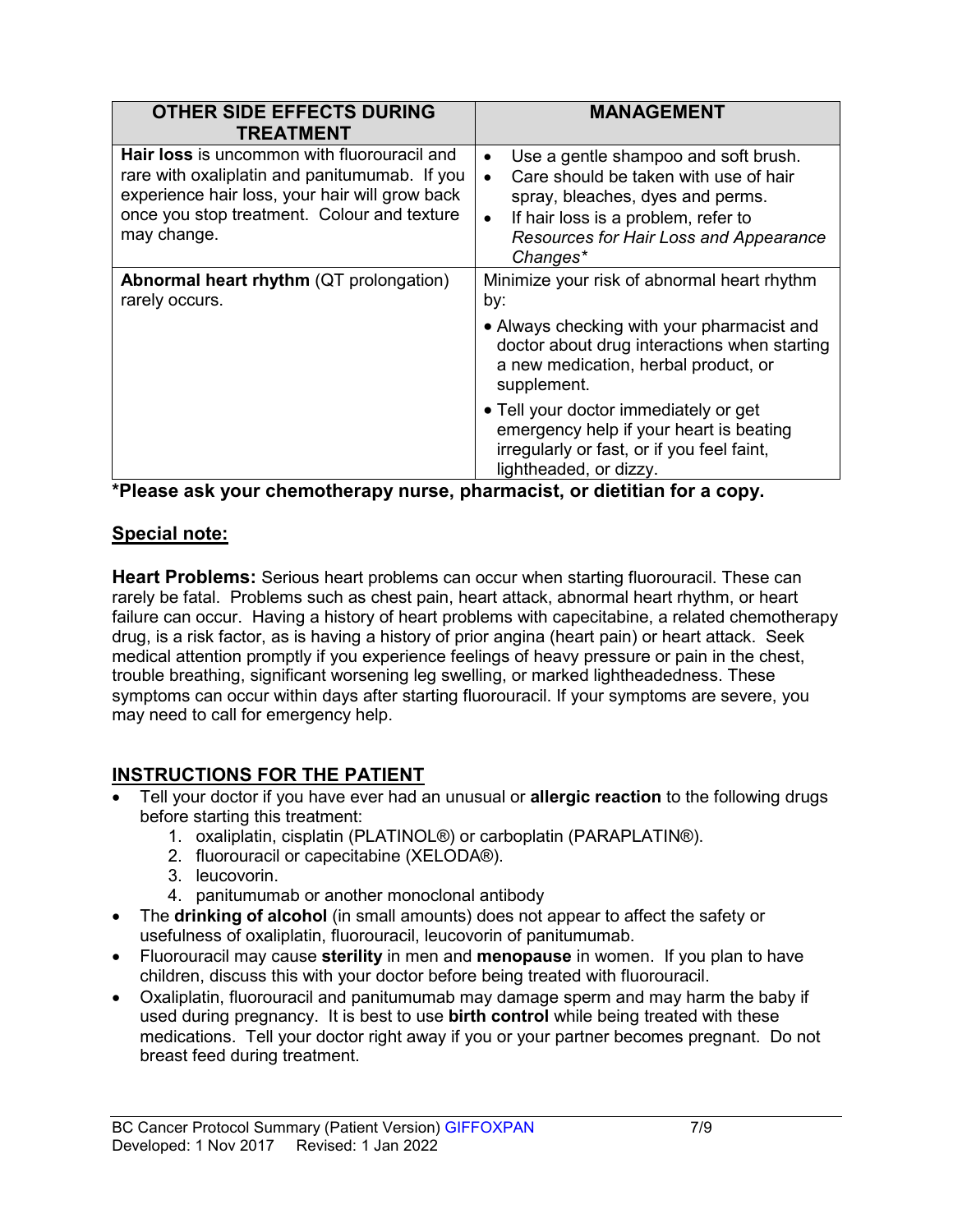• **Tell** doctors, dentists and other health professionals that you are being treated with oxaliplatin, fluorouracil, leucovorin and panitumumab before you receive any treatment from them.

### **Medication Interactions:**

• Other drugs may **interact** with leucovorin and oxaliplatin. Other drugs such as warfarin (COUMADIN®), phenytoin (DILANTIN®) and fosphenytoin (CEREBYX®) may **interact** with fluorouracil. Tell your doctor if you are taking these or any other drugs as you may need extra blood tests or your dose may need to be changed. Check with your doctor or pharmacist before you start taking any new drugs.

### **THE FOLLOWING INFORMATION IS VERY IMPORTANT**

### **SEE YOUR DOCTOR OR GET EMERGENCY HELP IMMEDIATELY IF YOU HAVE:**

- Signs of an **allergic reaction** (rare) soon after a treatment including dizziness, fast heart beat, face swelling or breathing problems.
- Signs of an **infection** such as fever (over 100°F or 38°C by an oral thermometer), shaking chills; severe sore throat, productive cough (coughing up thick or green sputum); cloudy or foul smelling urine; painful, tender, or swollen red skin wounds or sores.
- Signs of **bleeding problems** such as black, tarry stools, blood in urine, pinpoint red spots on skin, extensive bruising.
- Signs of **heart or lung problems** such as fast or uneven heartbeat, chest pain, chest pressure, shortness of breath, or difficulty in breathing, swelling of ankles, or fainting.
- Sudden **abdominal pain** or tenderness.
- **Seizures** or **loss of consciousness** with or without **confusion, headache, or changes in eyesight.**
- Persistent **loose watery stools**, especially if thirst, fever, dizziness or decreased urine are present.

### **SEE YOUR DOCTOR AS SOON AS POSSIBLE (DURING OFFICE HOURS) IF YOU HAVE:**

- **Painful hand-foot skin reaction** such as painful redness, peeling, tingling, numbness, swelling or blistering of the palms of your hands and/or the bottoms of your feet.
- **Uncontrolled nausea, vomiting, or diarrhea.**
- Signs of **anemia** such as unusual tiredness or weakness.
- Signs of **liver problems** such as yellow eyes or skin, white or clay-coloured stools.
- Signs of **kidney problems** such as lower back pain or side pain, swelling of feet or lower legs.
- **Severe skin irritation,** including the area around the nails that is painful, red, or swollen**.**
- **Itching** that is very irritating or if **rash** is painful or looks infected.
- Changes in **eyesight,** eye pain, sensitivity to light, or severe eye redness.